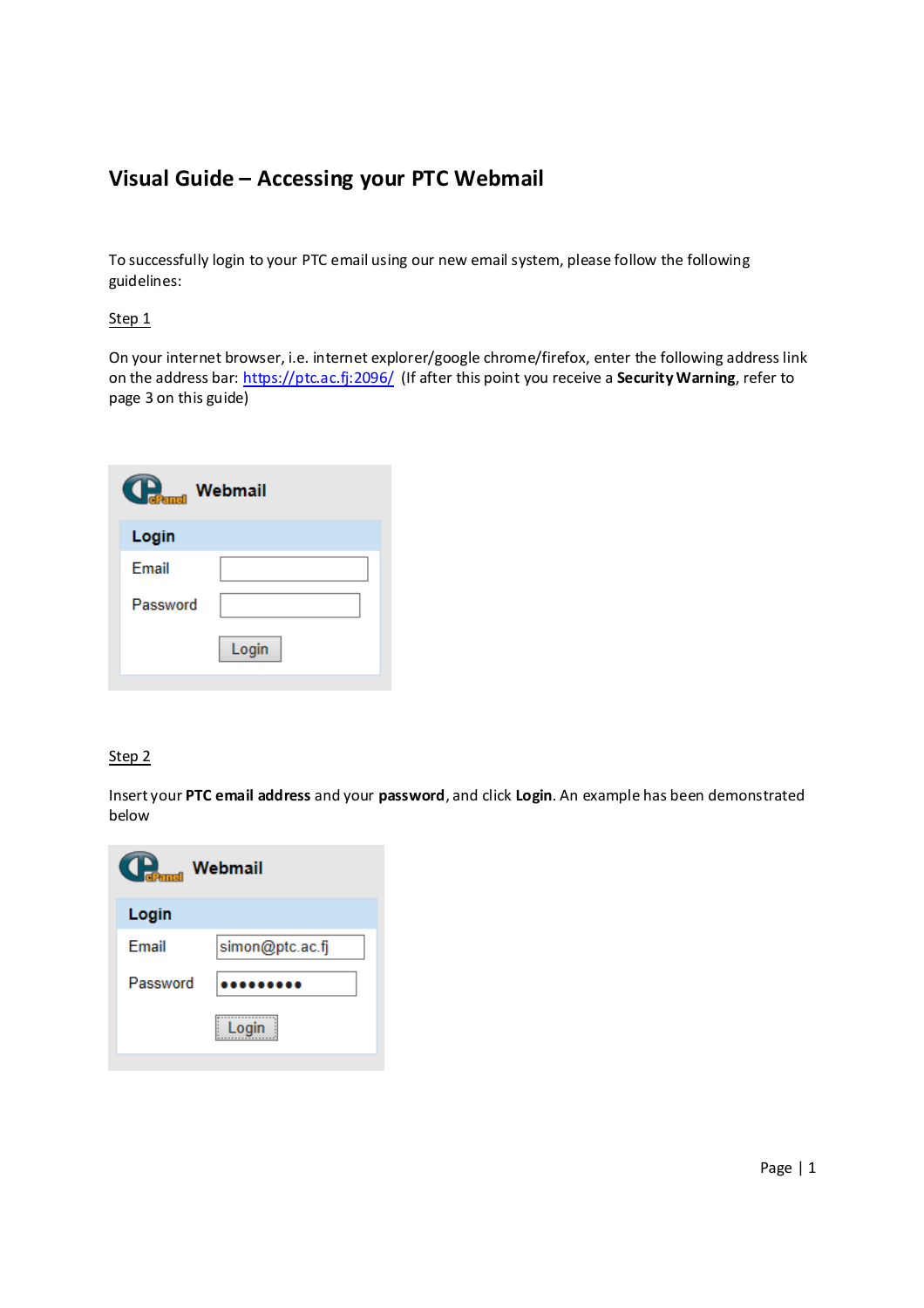#### Step 3

Then the below page appears. Users have two options: they can either use 'horde' or 'roundcube' to access their email. Select **Read mail using Horde/RoundCube**



# Step 4

Horde & RoundCube interfaces look something like this:

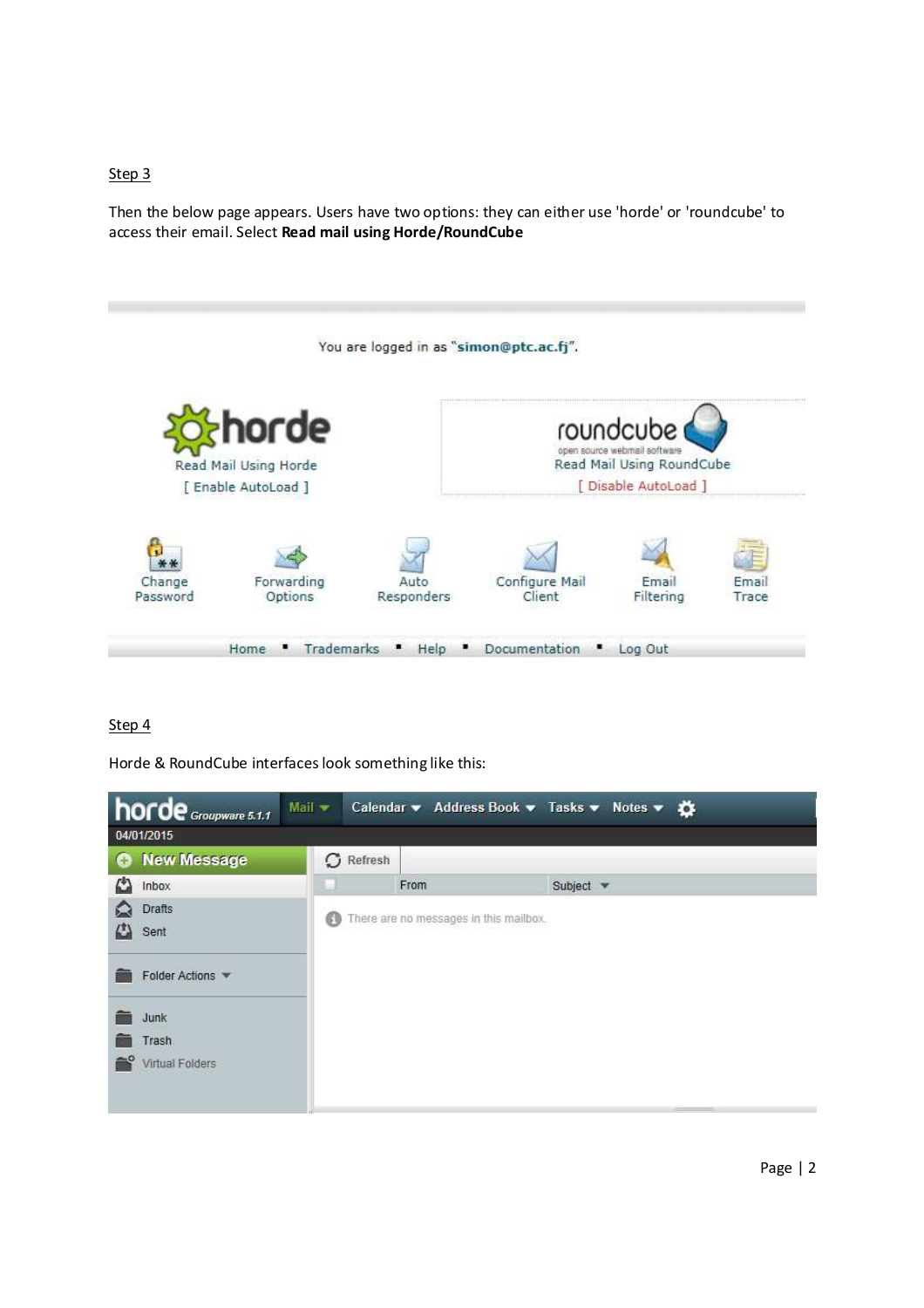| File Edit View Favorites Tools Help                         |                                                                        |                            |                    |
|-------------------------------------------------------------|------------------------------------------------------------------------|----------------------------|--------------------|
| About                                                       |                                                                        |                            |                    |
| roundcube                                                   |                                                                        | Mail<br>$\bowtie$          |                    |
| 观<br>$\mathbb{R}^+$<br>$\Xi$<br>Refresh<br>Reply<br>Compose | 盲<br>22.5<br>$\overline{\mathbb{Z}}$<br>Reply all<br>Delate<br>Fontard | All<br>0.0<br>Mark<br>More | $\hat{\mathbf{v}}$ |
| nbox                                                        | ☆ Subject                                                              | $\star$<br>From            | Da                 |
| Drafts                                                      |                                                                        |                            |                    |
| $\left\langle \Gamma \right\rangle$ Sent                    |                                                                        |                            |                    |
| <b>D</b> Junk                                               |                                                                        |                            |                    |
| Ů<br>Trash                                                  |                                                                        |                            |                    |
|                                                             |                                                                        |                            |                    |
|                                                             |                                                                        |                            |                    |

#### **Security Warning**

In this case, you will need to select the second option: **Continue to this website (not recommended)**

| There is a problem with this website's security certificate.                                                                                                                                              |
|-----------------------------------------------------------------------------------------------------------------------------------------------------------------------------------------------------------|
| The security certificate presented by this website was not issued by a trusted certificate authority.<br>The security certificate presented by this website was issued for a different website's address. |
| Security certificate problems may indicate an attempt to fool you or intercept any data you send to the<br>server.                                                                                        |
| We recommend that you close this webpage and do not continue to this website.                                                                                                                             |
| C Click here to close this webpage.                                                                                                                                                                       |
| Continue to this website (not recommended).                                                                                                                                                               |
| $\odot$ More information                                                                                                                                                                                  |

IT technicians will come around to the user computers/laptops later on to physically download and renew the website's security certificate in order to get rid of this security issue permanently.